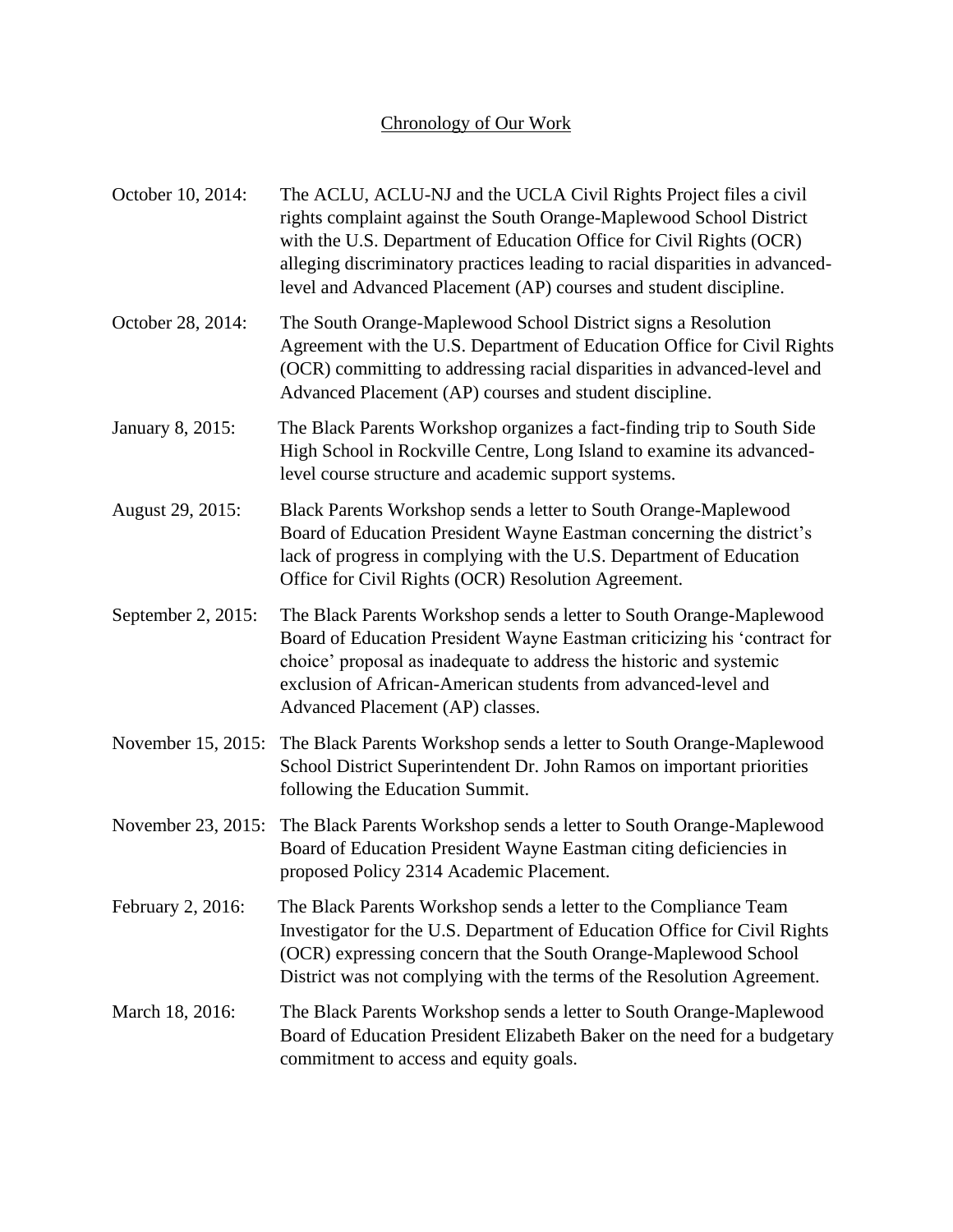| June 7, 2016:      | The Black Parents Workshop organizes a meeting between South Orange-<br>Maplewood School District Superintendent Dr. John Ramos and the<br>NAACP Legal Defense Educational Fund to discuss the Fund's possible<br>monitoring of the district's compliance with the OCR Resolution<br>Agreement.                                                                                                                                      |
|--------------------|--------------------------------------------------------------------------------------------------------------------------------------------------------------------------------------------------------------------------------------------------------------------------------------------------------------------------------------------------------------------------------------------------------------------------------------|
| July 5, 2016:      | Maplewood police arrest four youth (three from South Orange and one<br>from Maplewood) following the township's Independence Day fireworks.                                                                                                                                                                                                                                                                                          |
| July 6, 2016:      | Black youth reported to Columbia High School teacher Thomas Whitaker<br>being harassed by the Maplewood police following the township's<br>Independence Day fireworks and allege that they were forced by the<br>police to walk toward the Irvington border despite informing officers they<br>lived in the community.                                                                                                               |
| July 12, 2016:     | Not in Our Two Towns event is held at South Orange Middle School and<br>the Maplewood police sign a pledge against racial profiling, but youth<br>who initiated the idea for the event immediately feel shut out and silenced<br>by adults behind the event.                                                                                                                                                                         |
| August 22, 2016:   | Columbia High School teacher Thomas Whitaker appeared before the<br>South Orange-Maplewood Board of Education meeting and raises<br>concerns over the events of July 5, 2016 and racial profiling in South<br>Orange. Whitaker informed the Board that a young Black man had been<br>racially profiled outside his home in South Orange on July 12, taken into<br>custody for five hours and released after paying an unpaid ticket. |
| August 30, 2016:   | Chief Robert Cimino announced that an internal investigation has been<br>launched regarding the events of July 5, 2016.                                                                                                                                                                                                                                                                                                              |
| September 2016:    | Essex County Prosecutor launched an investigation into the events of July<br>5, 2016.                                                                                                                                                                                                                                                                                                                                                |
|                    | September 12, 2016: Thomas Whitaker filed an Open Public Records Act (OPRA) request with<br>the Maplewood Police Department for access to the audio and video<br>recordings of the evening of July 5, 2016.                                                                                                                                                                                                                          |
|                    | September 15, 2016: The Village Green newspaper filed an Open Public Records Act (OPRA)<br>request with the Maplewood Police Department for access to the audio<br>and video recordings of the evening of July 5, 2016.                                                                                                                                                                                                              |
| September 19, 2016 | Thomas Whitaker received notification that his OPRA request has been<br>rejected.                                                                                                                                                                                                                                                                                                                                                    |
| September 20, 2016 | Thomas Whitaker called for an independent investigation of the police in<br>regard to the events of July 5, 2016.                                                                                                                                                                                                                                                                                                                    |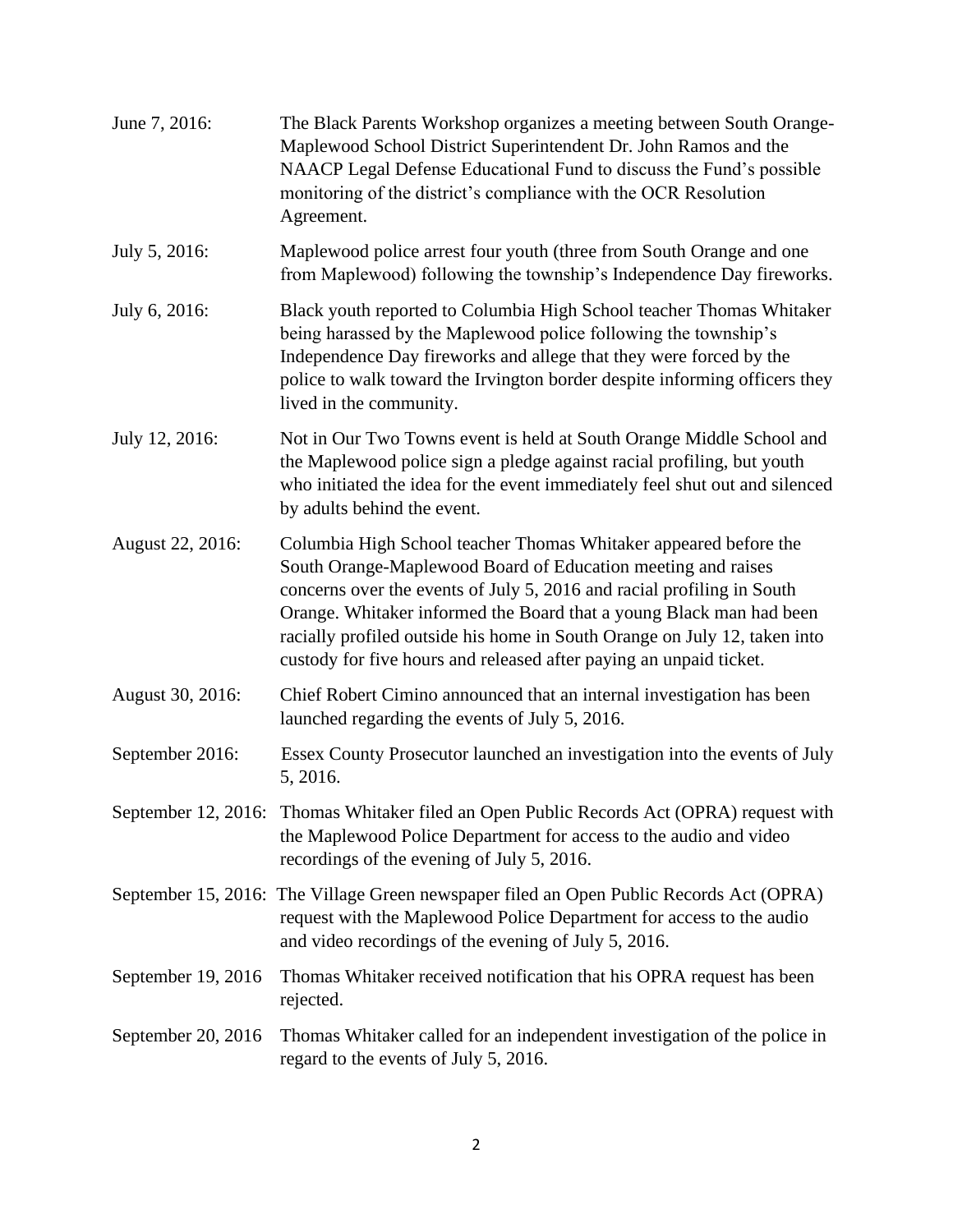| December 6, 2016 | Maplewood Township Committee issued Resolution 225-16 requesting<br>the Essex County Prosecutor's Office conduct a "thorough, fair and<br>transparent and timely investigation of alleged incidences." The Township<br>Committee appointed attorneys to represent Police Chief Robert Cimino<br>and Captain Joshua Cummis in regard to the events of July 5, 2016.                            |
|------------------|-----------------------------------------------------------------------------------------------------------------------------------------------------------------------------------------------------------------------------------------------------------------------------------------------------------------------------------------------------------------------------------------------|
| April 4, 2017*:  | The Essex County Prosecutor's Office announced it had concluded its<br>investigation into the events of July 5, 2016 and concludes "there is<br>insufficient credible evidence to warrant a prosecution of this matter." The<br>Essex County Prosecutor's Office referred a portion of the investigation<br>back to the Maplewood Police Department for an internal affairs<br>investigation. |
|                  | *The letter was read aloud at the Maplewood Township Committee<br>meeting on April 4, 2017 by Township Administrator Joseph Manning.<br>We are not certain of the specific date of the letter from the Essex County<br>Prosecutor's Office Professional Standards Bureau.                                                                                                                     |
|                  | At this point, there is no active criminal investigation of the events of July<br>5, 2016. There was no justification for not releasing the audio and video<br>recordings of that night, as was confirmed by a unanimous New Jersey<br><b>Supreme Court case four months later.</b>                                                                                                           |
| April 5, 2017:   | The Village Green newspaper in an online article "County Finds"<br><b>Insufficient Credible Evidence' in Alleged Racial Profiling by</b><br>Maplewood Police" reported that as of March 23, the township had spent<br>\$1,975.00 on legal representation for Police Chief Robert Cimino and<br>Captain Josh Cummis.                                                                           |
| April 25, 2017:  | The Black Parents Workshop organizes a meeting between South Orange-<br>Maplewood School District Assistant Superintendent Kevin Walston and<br>the Morgan State University School of Education and Urban Studies in<br>Baltimore to discuss creating a program to hire African-American teachers<br>in the district.                                                                         |
| June 20, 2017:   | The Black Parents Workshop sends a letter to New Jersey Attorney<br>General Christopher S. Porrino detailing concerns over drinking water<br>contaminated by lead in the South Orange-Maplewood public schools with<br>a particular concern expressed over Seth Boyden Elementary School. Seth<br>Boyden is the district's most racially segregated K-5 school.                               |
| June 20, 2017:   | The Maplewood Township Committee hired Illinois based firm Hillard<br>Heintz to complete the investigation into the events of July 5, 2016.                                                                                                                                                                                                                                                   |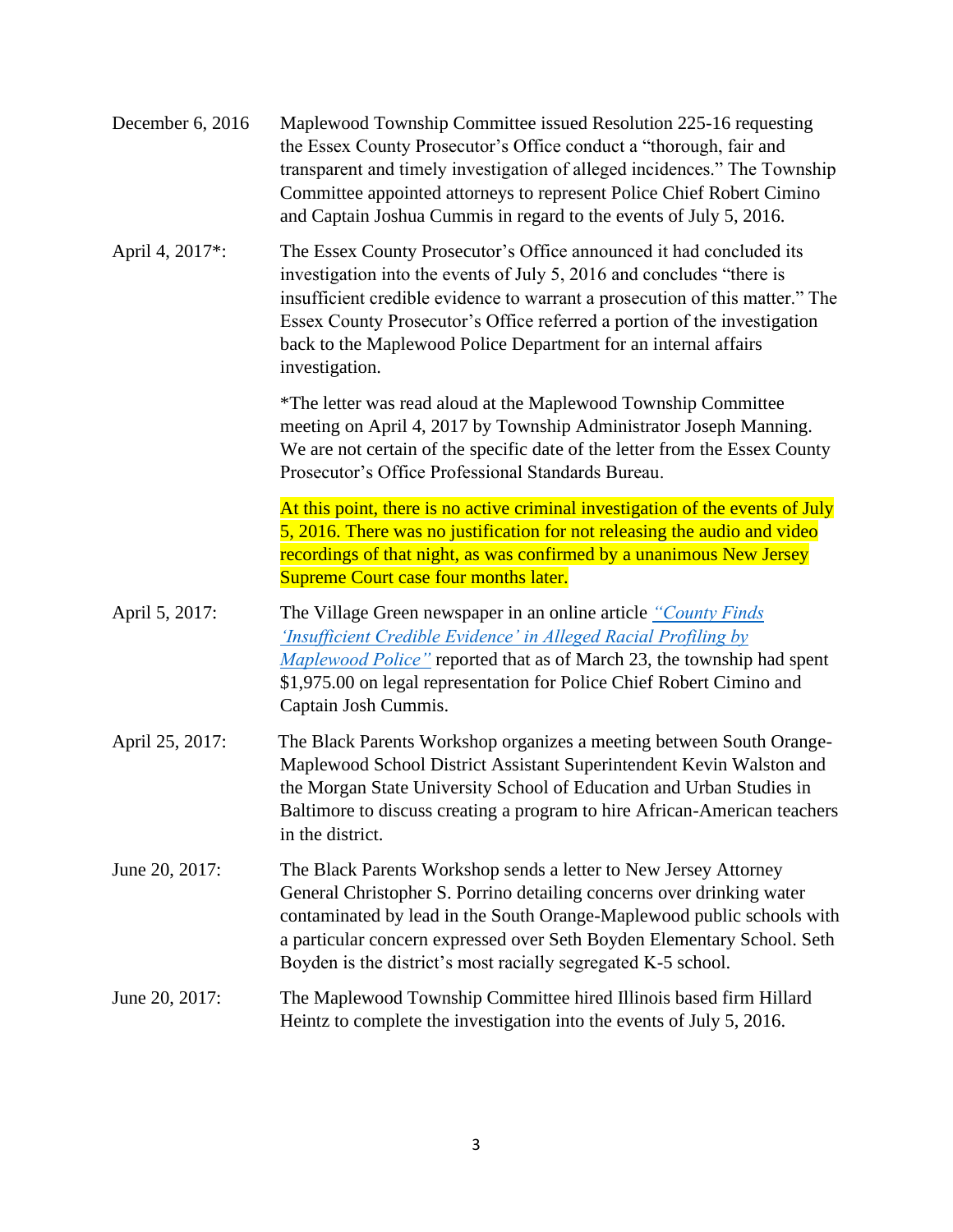| June 21, 2017: | Black Parents Workshop Chairman Walter Fields called upon the<br>Maplewood Township Committee to release the police audio and video<br>recordings of the evening of July 5, 2016.                                                                                                                                                                                                                                                                                                                                                                                  |
|----------------|--------------------------------------------------------------------------------------------------------------------------------------------------------------------------------------------------------------------------------------------------------------------------------------------------------------------------------------------------------------------------------------------------------------------------------------------------------------------------------------------------------------------------------------------------------------------|
| June 30, 2017: | The Maplewood Township Committee released a statement that police<br>audio and video recordings of the evening of July 5, 2016 cannot be<br>released until the independent probe is competed in September.                                                                                                                                                                                                                                                                                                                                                         |
| July 3, 2017:  | Black Parents Workshop Chairman Walter Fields called upon the<br>Maplewood Township Committee to release the police audio and video<br>recordings of the evening of July 5, 2016 in an Op-Ed in the Village Green<br>newspaper                                                                                                                                                                                                                                                                                                                                     |
| July 3, 2017:  | Community groups, led by MapS0 Freedom School and Black Parents<br>Workshop, and including SOMA Justice, People's Organization for<br>Progress and Black Lives Matter - NJ, and concerned residents, staged a<br>protest in front of the Maplewood Police Headquarters demanding the<br>release of police audio and video recordings of the evening of July 5,<br>2016. Protesters also called for the dismissal of Police Chief Robert<br>Cimino and opposition to Assembly Bill A1114, sponsored by<br>Assemblywoman Mila Jasey and Assemblywoman Sheila Oliver. |
| July 11, 2017: | The New Jersey Supreme Court issued a unanimous ruling in <i>North Jersey</i><br>Media Group (NJMG) v. Lyndhurst, declaring police videos part of the<br>public record and subject to the Open Public Records Act (OPRA).                                                                                                                                                                                                                                                                                                                                          |
| July 13, 2017: | The Black Parents Workshop issued a statement calling upon the<br>Maplewood Township Committee to release the police audio and video<br>recordings of the evening of July 5, 2016 to parties (Thomas Whitaker and<br>the Village Green newspaper) that had filed under OPRA. The Black<br>Parents Workshop also called for the release of the recordings in 24 hours.                                                                                                                                                                                              |
| July 18, 2017: | Thomas Whitaker called for the release of police audio and video<br>recordings of the evening of July 5, 2016 in an Op-Ed in the Village Green<br>newspaper.                                                                                                                                                                                                                                                                                                                                                                                                       |
| July 18, 2017: | The Maplewood Township Committee voted 5-0 to release the police<br>audio and video recordings of the evening of July 5, 2016 to the parties<br>that had made requests under OPRA.                                                                                                                                                                                                                                                                                                                                                                                 |
| July 25, 2017: | The Maplewood Township Committee released the audio recordings of<br>the evening of July 5, 2016 to the parties that filed to receive them under<br>OPRA. The Village Green receives a copy.                                                                                                                                                                                                                                                                                                                                                                       |
| July 25, 2017: | The Village Green newspaper reported in an online article <i>"Maplewood</i> "<br>Chief Showed July 5 Tapes to Select Community Members While Public<br>Waits for Release" that Chief Robert Cimino showed the police video of                                                                                                                                                                                                                                                                                                                                      |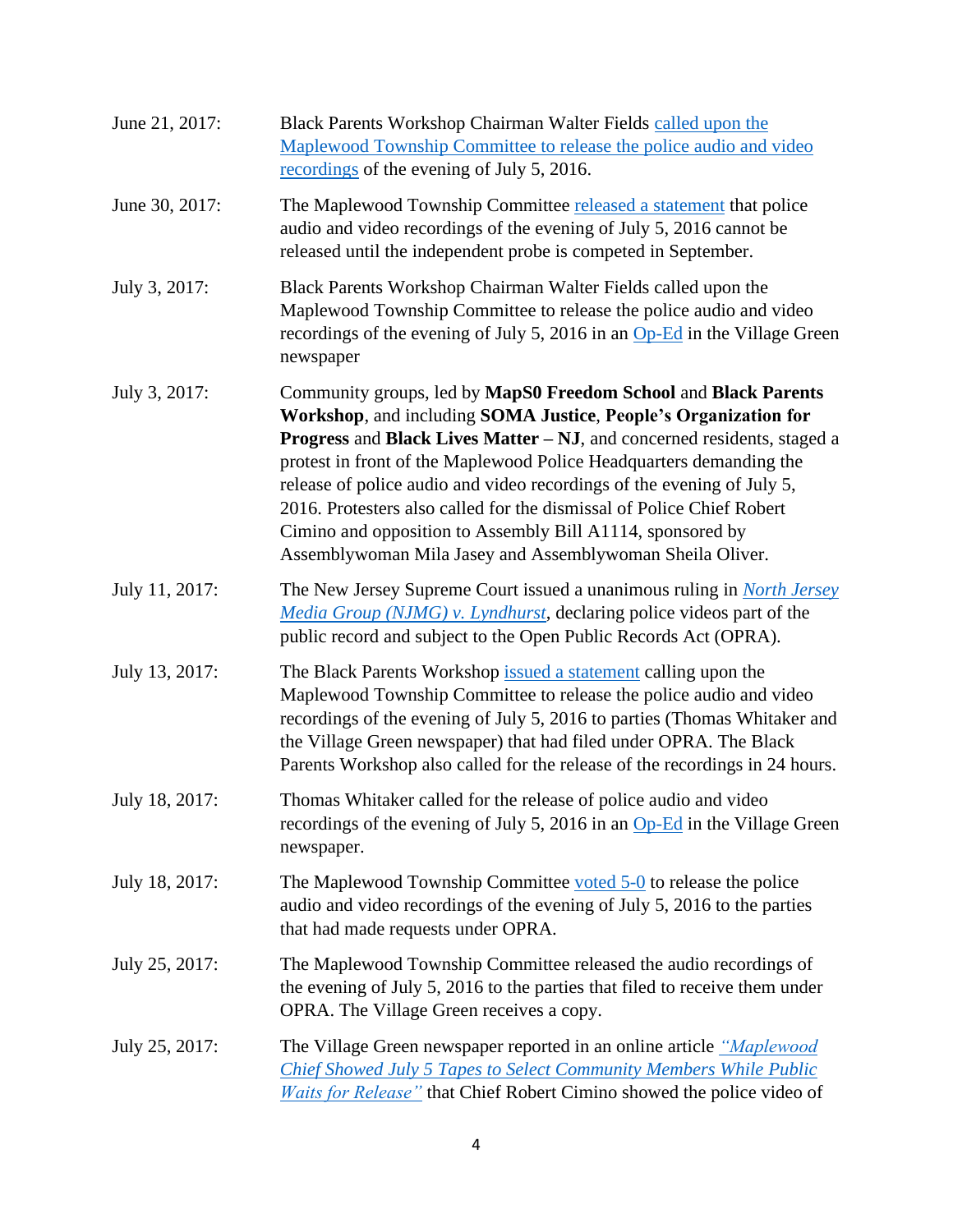|                   | the evening of July 5, 2016 to "select" community members. (The paper<br>later reported that three community members were shown the video but<br>there is no indication of when or where the video was viewed) In response<br>to an inquiry from the Village Green newspaper, Maplewood Mayor Vic<br>De Luca stated he just learned on the morning of July 25 of Chief<br>Cimino's actions and that the chief acted "unilaterally."  |
|-------------------|--------------------------------------------------------------------------------------------------------------------------------------------------------------------------------------------------------------------------------------------------------------------------------------------------------------------------------------------------------------------------------------------------------------------------------------|
| July 26, 2017:    | Thomas Whitaker receives a copy of the audio recordings of the evening<br>of July 5, 2016 per his request under OPRA.                                                                                                                                                                                                                                                                                                                |
| July 26, 2017:    | The Village Green newspaper published an online article "July 5, 2016<br>Maplewood Police Audio Tapes: Get 'Em Down Elmwood" that gives the<br>public its first opportunity to hear the policy audio recordings of the<br>evening of July 5, 2016. On the police radio transmissions, Chief Cimino<br>is clearly heard barking, "Alright, we're gonna send 'em east!," directing<br>his officers to push the youth toward Irvington. |
| July 28, 2017:    | The Maplewood Township Committee released the police video<br>recordings of the evening of July 5, 2016 to parties that made requests<br>under OPRA.                                                                                                                                                                                                                                                                                 |
| July 28, 2017:    | The Maplewood Police Department issued a statement regarding<br>disciplinary action taken against six police officers involved in the events<br>of July 5, 2016 but does not disclose the identity of the officers.                                                                                                                                                                                                                  |
| July 28, 2017:    | Thomas Whitaker and the Black Parents Workshop posted the police<br>videos of the evening of July 5, 2016 on the MapSO Freedom School You<br>Tube Channel and the Black Parents Workshop Facebook page and<br>website, giving the public its first opportunity to view the videos.                                                                                                                                                   |
| July 29, 2017:    | The Village Green newspaper published an online article "Video Reveals"<br>Maplewood Police Kicking, Macing Teens; Some Call for Cimino to<br><i>Resign</i> " that includes police video that has been edited to show incidents<br>related to the headline.                                                                                                                                                                          |
| August 1, 2017:   | The Maplewood Township Council suspends Police Chief Robert Cimino<br>and Captain Joshua Cummis, passed a no-confidence vote in the chief and<br>requested the resignation of both officers. Five other officers face<br>disciplinary charges over their roles in the July 5, 2016 incident.                                                                                                                                         |
| October 3, 2017:  | Maplewood Township Council announces that suspended Maplewood<br>Police Chief Robert Cimino will retire effective January 1, 2018.                                                                                                                                                                                                                                                                                                   |
| October 16, 2017: | The South Orange-Maplewood Board of Education releases data that<br>reveals continued wide disparities in African-American student enrollment<br>in advanced-Honors and Advanced Placement classes in Columbia High<br>School. The data reveals racial disparities had worsened since the school                                                                                                                                     |